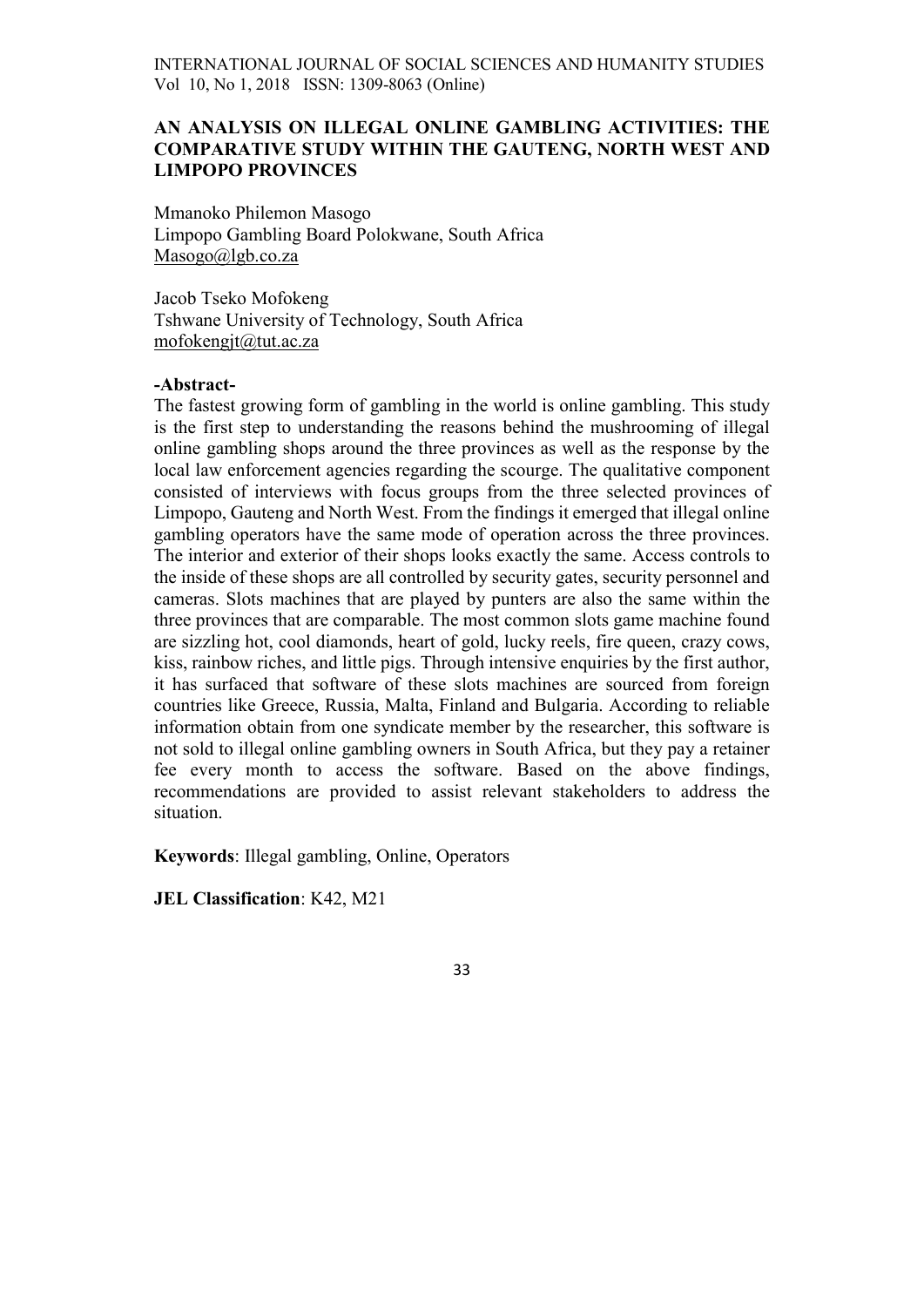### 1. INTRODUCTION

The rapidly increasing number of illegal online gambling sites within Limpopo, Gauteng and North West provinces requires an active partnership between members of the South African Police Service (SAPS), National Prosecuting Authority (NPA), National and Provincial Gambling Boards (NPGB), community members and civil society. This will enable the police and Provincial Gambling Boards (PGB) to be effective in eradicating the ever-increasing phenomenon of illegal online gambling activities. The community's buy-in is also important in that once the community understands the risk and danger of participating in these illegal online gambling shops, they will refrain from visiting these shops and also educate one another. These operators create games that compete with traditional gambling operators and can have an impact on formal gambling revenues. This ultimately impacts tax revenue for government, while further consequences include loss of employment opportunities, loss of local economic activity, and an erosion of consumer rights and protection. This shadow industry is exacerbated by the socioeconomic challenges which form part of the day-to-day lives of ordinary South Africans, as well as the growth in technology, in the case of online gambling. This has allowed online gambling to become a faceless adversary for regulators due to its borderless nature and modus operandi, making regulations and law enforcement even more difficult and challenging (National Gambling Board, 2016:1).

# 2. RELEVANT THEORITICAL FRAMEWORK

According to the Complete Wiehahn Report on Gambling in South Africa (1995: 40-42), very few sources exist on the history of gambling in South Africa. Consequently, little is known about the leisure-time activities of the inhabitants and early settlers. Some sources claim, in passing, that some forms of gambling, as a pastime activity, were conducted in the late  $17<sup>th</sup>$  century and during the  $18<sup>th</sup>$  century. It is assumed that sailors who visited the Cape after the establishment of the first European settlements must have practised some form of gambling, as did the soldiers stationed there. It is also assumed that some form of gambling must have been practised by the indigenous people of South Africa before the arrival of European settlers; however, very little information is available on this subject (Wiehahn, 1995:40).

Exploitation, crime and other undesirable social phenomena gave rise to the promulgation of the Lotteries Prohibition Act (Act 9 of 1889). This act prohibited lotteries and dealt severe penalties to offenders. The discovery of diamonds and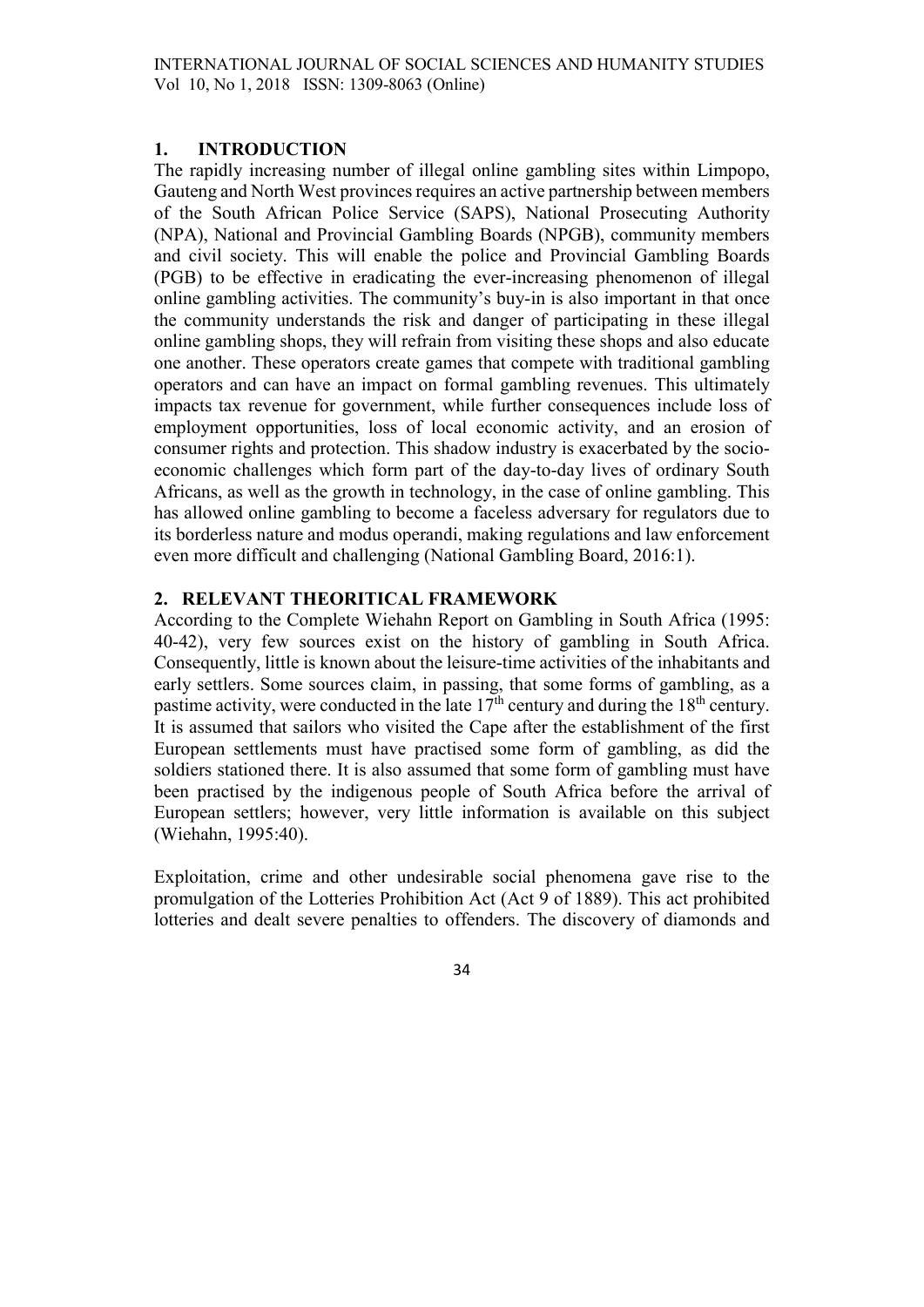gold, with its influx of fortune seekers, journeymen and associated labourers, catapulted South Africa into its own industrial revolution. Many of these people came through the Cape. In addition, thousands of British troops on their way to the front of the Anglo-Boer War of 1899-1902 disembarked in Cape Town, where they stayed in preparation for transfer. Prostitution and gambling flourished and led to an untenable situation for the Cape government. As a consequence, the Betting House, Gaming Houses and Brothels Suppression Act (Act 36 of 1902) was promulgated. As its title indicates, it endeavoured to suppress gambling and prostitution in the Cape and generally aimed at controlling immorality (Wiehahn, 1995:40). Haugen and Musser (2007:27), however, maintain that the risks in gambling are artificially created and remain part of the creative process. Gambling clearly provides a kind of recreational excitement for some, but the cost to individuals, families, the economy, and society is too high to justify the action. Alternatively, Milton (2001:99), maintains that sometimes gamblers feels socially isolated as their problems are financial, and the associated feelings are often so unpleasant that gambling is seen as the best way in which to escape from these problems for a while.

### 3. STATEMENT OF THE PROBLEM

The problem necessitating the study was the mushrooming of illegal online gambling sites (hereafter referred to as either sites or shops), more commonly known as Internet or server-based gambling, within the provinces of Limpopo, Gauteng and North West. On numerous occasions, the researcher conducted raids on alleged illegal online gambling sites and upon the arrest of illegal gamblers, noticed that these gamblers were surprised as they were under the impression that these illegal sites were erected to supplement land-based casinos, in areas where there are no land-based casinos or other forms of legal and licensed gambling sites. However, the extent of the problem became more complex when investigations that where conducted to identify lawful site owners did not yield any expected results. Employees operating the business could not even identify their employers, as some employees alleged that they were employed telephonically and had never undergone any formal interview process. In most instances, employees only knew their managers but not their employers. The results from the investigation and prosecution on illegal online gambling activities from the three provinces are a clear indicator that this is a new cybercrime trend; one that the law enforcement agencies within South Africa are not yet adequately trained to respond to.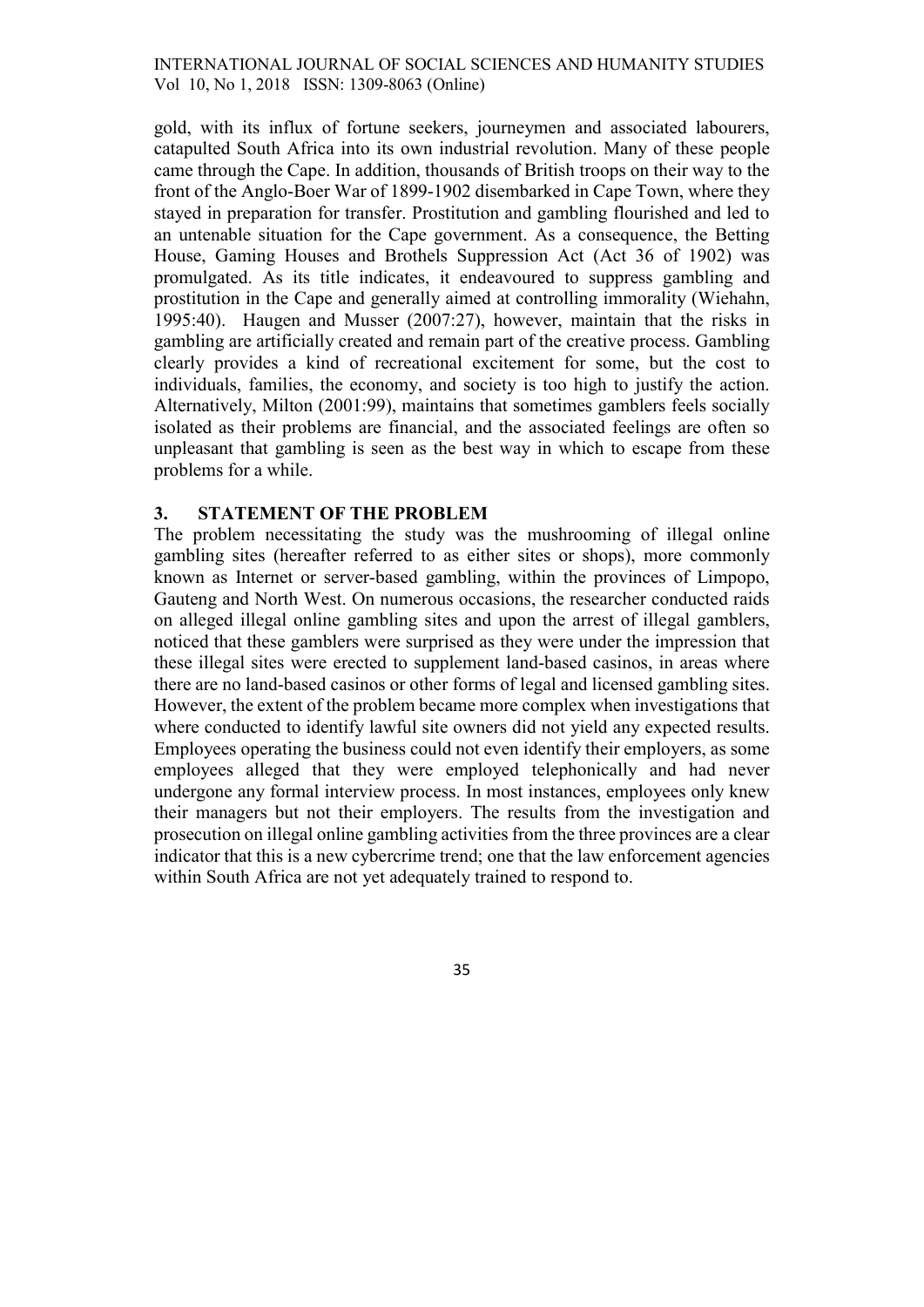# 4. RESEARCH METHODS

# 4.1 Nature of research

For the purpose of this research, a qualitative research approach was deemed the best approach, which focuses on individual experiences. Interview is "a specialised form of communication between people for a specific purpose associated with some agreed subject matter" (Anderson, 1990:222). As the purpose of the research interview is to obtain research-relevant information from the interviewee, it is centred on the evidence to be generated for achieving the research objectives of describing, predicting or explaining the phenomenon (Cohen & Manion, 2007). As compared to other techniques of data collection e.g. questionnaire, observation, etc., interview may serve as a rich source for exploring people's inner feelings and attitudes. According to Wisker (2001), the use of interview is highly desirable for obtaining information based on (i) emotions, feelings, experiences, (ii) sensitive issues and, (iii) insider experience, privileged insights and experiences. De Vos (2002: 79) supports this type of approach when dealing with experiences of participants and the meaning which they attach to these experiences and defines the qualitative research paradigm as research that elicits a participatory account of meaning, experience and perception. It aims to understand social life and the meaning that people attain to their everyday life. The abovementioned characteristics are relevant to this paper.

# 4.2 Population and sampling

The population for this study consisted of all police officials involved in crime prevention, detective's duties and patrol duties at the selected police stations were interviewed, who were also have an insight of illegal online gambling activities within the three identified provinces; clarity regarding factors that contribute to the increase of illegal online gambling shops. Due to the nature of the study, an indepth, and time consuming analyses of each case was made, as only a small group of three focus group discussions. According to Wimmer and Dominick (1987:70) two types of sampling methods exists. These are, probability (where the probability of selection is known or the universum's boundaries are known), and nonprobability sampling (where the probability of sampling is unknown or the universum's boundaries are not known) techniques. In the current paper, the universum's boundaries are known, hence the decision to make use of the latter sampling (non-probability sampling) technique was taken. This decision is supported by De Vos (2002:334). He infers that in qualitative studies nonprobability sampling technique is used almost without exception because of the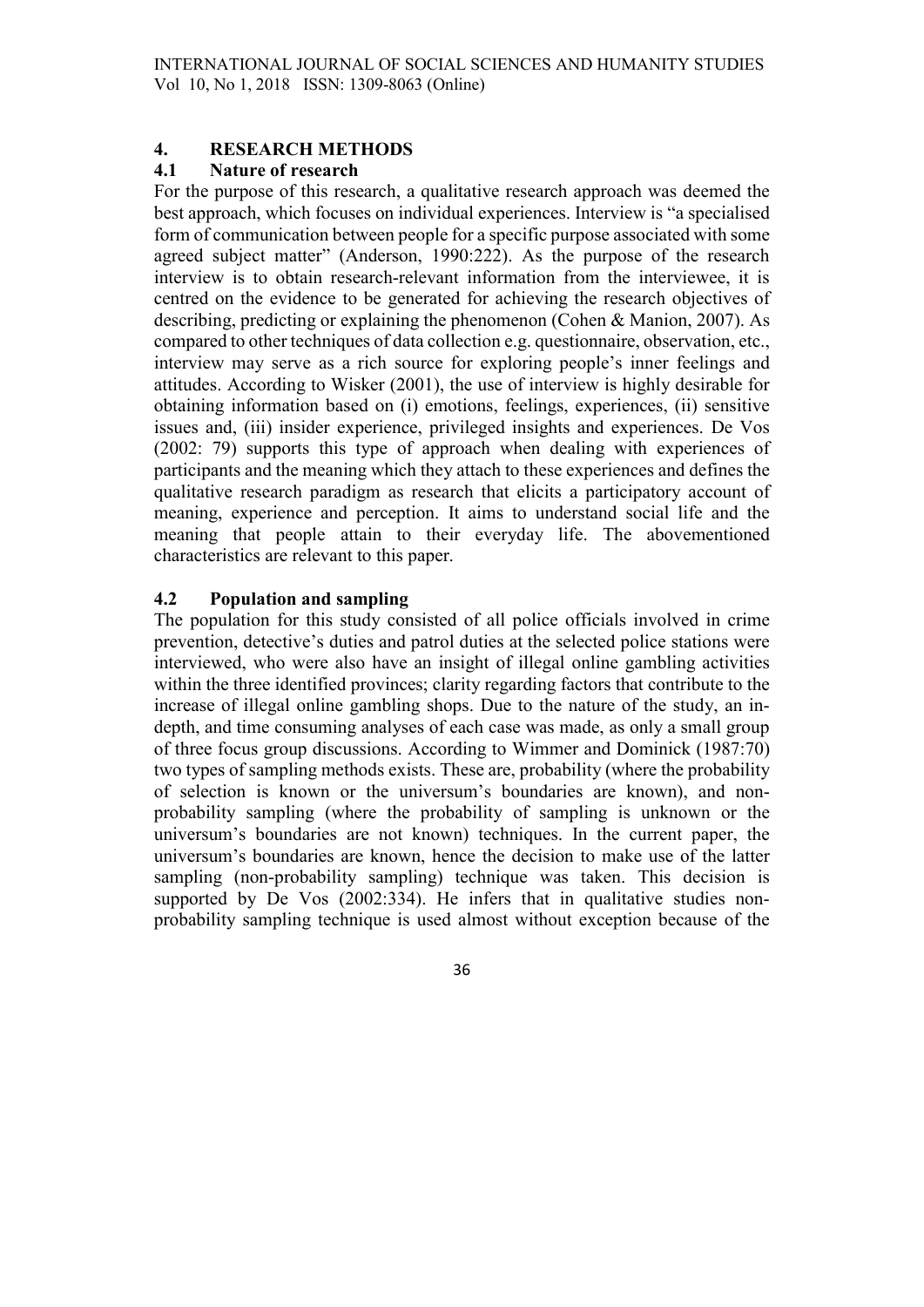relativeness of boundaries. Hagan (1997:136) identifies seven types of nonprobability sampling techniques. These are, convenience, purposive (judgemental), snowball, quota, theoretical, partial, and the saturation non-probability sampling techniques.

For purposes of this paper, a purposive non-probability sampling technique was applied. The reason for this choice was to identify key participants that are involved in the day-to-day investigation as well as pro-active policing of illegal online gambling in the three provinces. This implies that those police officers that are performing support service functions (like logistics, finance, human resource, and administration) were excluded from this study. For this study, three focus-group interviews were conducted consisting of eight participants each as recommended by Krueger and Casey (2009:1). A focus group interview provides a setting for the relatively homogeneous group to reflect on the questions asked by the interviewer. According to Krueger and Casey (2000:11), focus group provides "a more natural environment than that of individual interview because participants are influencing and influenced by others- just as they are in real life". For the purpose of complementing data gathering method in addition to the literature study, three FGDs were conducted: (1) With the SAPS Limpopo Province officers (8 participants) (2) with the SAPS Gauteng officers (8 participants); (3) with the SAPS officers from North West Province (8 participants). In order to invite participants to the FGDs, information sessions were held, open calls by means of e-mail and telephone communications were also sent to potential participants after authorisation to conduct the study was obtained from the SAPS.

### 4.3 Data collection

For the purpose of complementing data gathering method in addition to the literature study, three focus group discussions (FGDs) were conducted. Permission for data collection was approved by the three SAPS Provincial Commissioners of Limpopo, Gauteng and North West provinces. For the NPA, permission was granted by the Director of Public Prosecutions in Polokwane, Limpopo. Data was collected by utilising unstructured interviews to identified focus groups. Each of South Africa's nine provinces is divided into policing areas. The following SAPS Clusters, police stations, district and regional courts were visited around Gauteng: Benoni, Pretoria North, Sunnyside, Kempton Park, Hercules, Krugersdorp and Randfontein. In North West, the following SAPS Clusters, police stations, district and regional courts were visited: Brits, Rustenburg and Marikana. Conversely,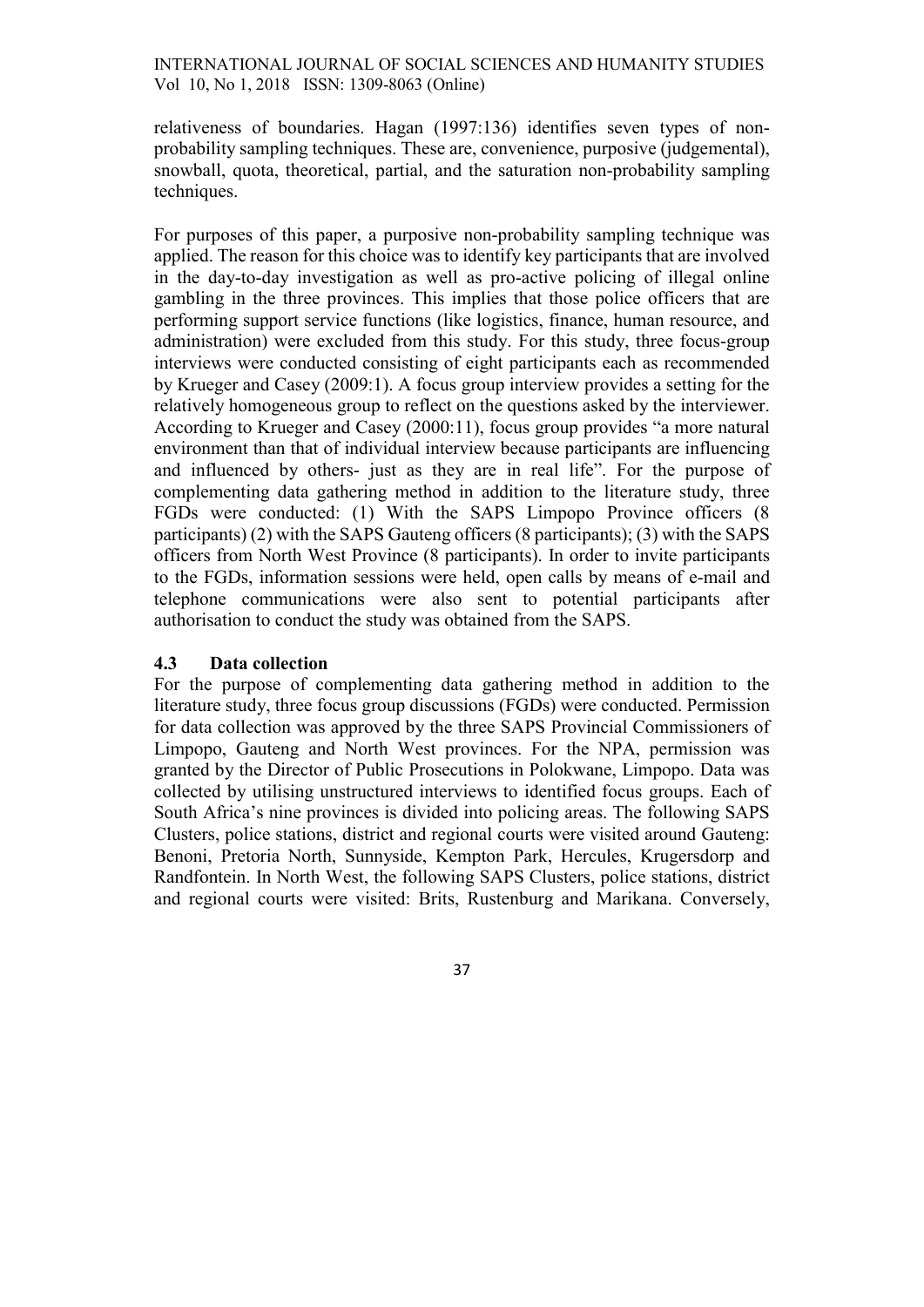participants in a smaller group may feel an uncomfortable pressure to talk more than they would otherwise to fill dead air.

Size of group also can depend upon the experience and comfort of the facilitator with conducting discussions (Krueger & Casey, 2000, 2009). The phenomenological approach was used to understand the everyday experience of the participants. According to Creswell (1998:51-52) phenomenological studies describe the meaning of the life experience of a phenomenon by several individuals.

# 4.4 Data analysis

Informed by authors such as Cohen, Manion and Morrison (2007, 2011) and Punch (2005:195-209) the authors selectively analysed aspects of the human actions and events that illustrated recurring themes from the interviews. The authors attempted to go beyond descriptive analysis and add a theoretical dimension. The interviews were transcribed and concepts were coded. The concepts were categorised into higher order concepts and then, through Axial (or theoretical) coding, connections were discovered between the thematic concepts. Data were interpreted from a constructivist framework. The participants were encouraged to participate in the data interpretation, and to check that data interpretation were accurate and in accordance with their experiences. The data analysis unfolded as a continuous process, starting from the initial meeting with potential participant. Other potential participants were eliminated from the research due to the lack of depth of their experience compared to that of the chosen participant, as was revealed during the informal conversations authors had leading up to the start of the research process.

Using ATLAS.ti, version 4.2 (ATLAS.ti, 1999) qualitative information were coded via a data-driven process using the risk and protective factors as preliminary categories. Following Braun and Clarke's (2013); Braun, Clarke and Rance (2014) as well as Braun, Clarke and Terry (2014) guidelines for thematic analysis, the transcript were read, re-read and coded into salient themes. These themes were then either collapsed into one another to form larger themes. Themes were labelled and defined. The organising of themes were further structured into a tabular format and categorised into broader global themes (Attride-String, 2001: 385-405). While this process was cyclical and requires multiple levels of re-reading and recording, the results were presented linearly for the purpose of clarity. After having collected data, the researcher compared and contrasts the information given and then interprets the data (Fink, 1995:43).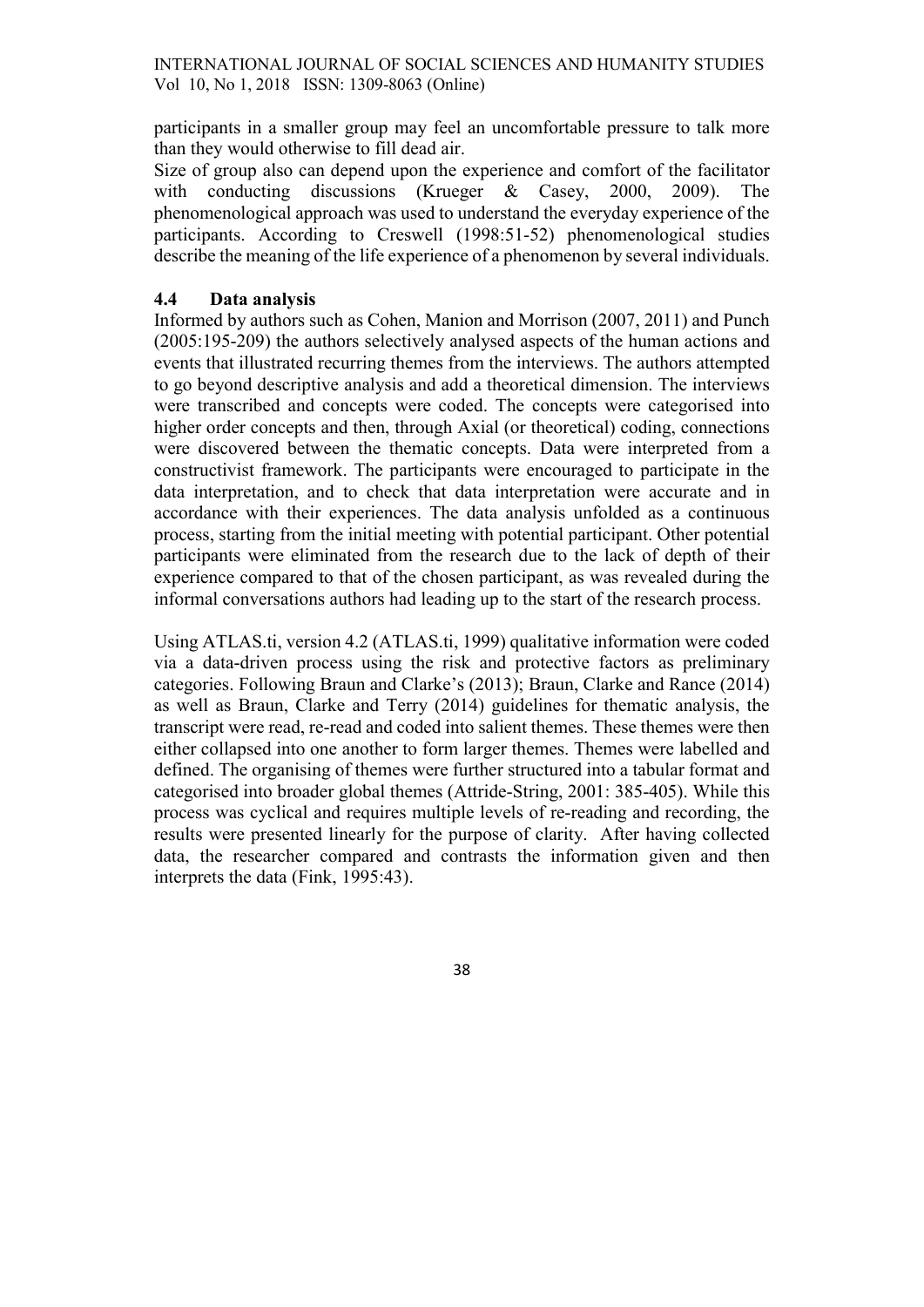All interviews were transcribed and then studied several times in conjunction with the corresponding non-verbal clues given by the participants. Field notes provided further guidance during the data-analysis process, supporting the process of dividing the data into identifiable themes. During the process, the results were verified continuously by means of audio and visual recordings of the interviews, which proved very helpful as a means of ensuring data quality. This also provided the opportunity to follow a process by which the different themes could be compared and relations between the different themes could be studied, so as to become aware of patterns that could be categorised. The broad questions asked in the interviews were as follows:

- Tell me about your experience of handling illegal online gambling at your policing area?
- What can be done to facilitate the reduction of illegal online gambling?

The interviews lasted between 30 and 45 minutes each and were audio-taped, then transcribed for data analysis. Interviews were conducted in English as the researcher has the understanding that the entry level requirement for SAPS members is Grade 12, and therefore all members within the SAPS should be in a better position to understand English. All the FGDs were interviewed once and each interview continued until all questions, including probing questions, were asked and answered. A summary of the main data categories and the sub-categories is presented in the form of themes. Two processes were followed to ensure effective data control. Firstly, all questions asked were written down and then studied several times. Secondly, data results were compared with existing literature, to identify similarities or discrepancies that might call for further research in future. In addition, field notes that were also written down provided further guidance during the data-analysis process, supporting the process of dividing the data into identifiable themes. Data analysis yielded three themes: (1) definition of illegal online gambling, (2) prevalence of illegal online gambling in the province, and (3) reasons behind unsuccessful prosecution of illegal online gambling.

# 5. EMERGING THEMES AND DIISCUSSIONS

# 5.1 Theme 1: Definition of illegal online gambling

# FGDs 1 (Limpopo Province) responses

Participants were asked to provide their own understanding and definition of illegal online gambling. The majority of participants indicated that illegal online gambling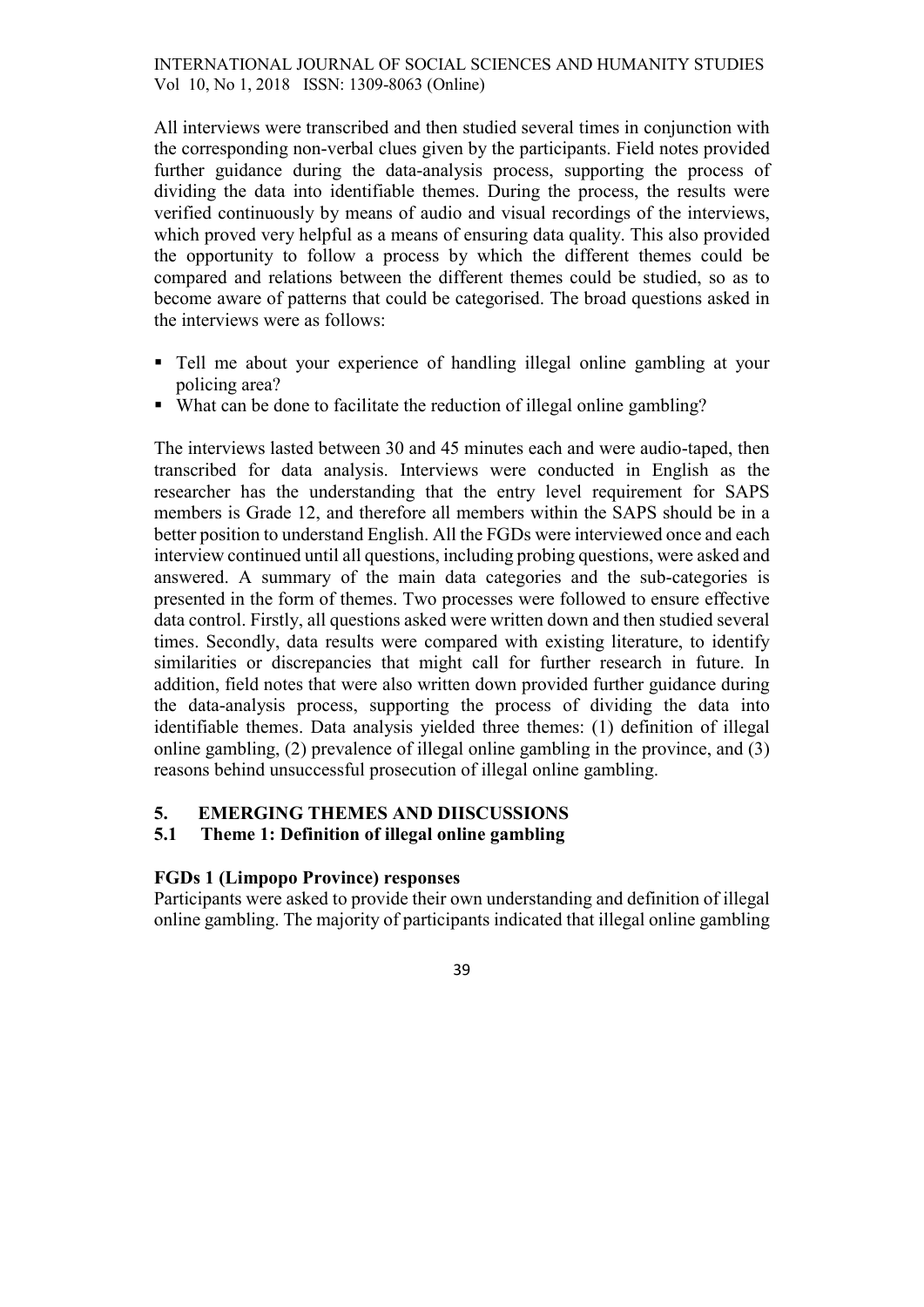refers to gambling that is conducted with touch screen computers, through Internet connections within shops that look like Casinos. This group further indicated that it is also called e-gambling, computer gambling or server-based gambling because it is conducted online. Four participants indicated that they were not sure what was happening, but specified that there must be a server located somewhere that controls interactive games. The following are some responses from participants during interviews:

Online gambling is gambling that is conducted with touch screen computers without keyboards (P5).

Illegal online gambling is conducted within sites that look like small casinos, and it is conducted with computers and not slots machines (P7).

The above discussions indicated that different individuals may define illegal online gambling differently. Many people call it Internet gambling for the simple reason that it is conducted through a computer with an Internet connection. Some call it online gambling simply because the connections inside the shop had a telecom line with an Internet Protocol Address (IP). Some call it server-based gambling because each shop is connected to a server which is located at unknown locations. Some called it e-gambling simple because it is conducted through the Internet, and computer gambling because it is accessed through a computer and not slots machines.

### FGDs 2 (Gauteng Province) responses

Similar to Limpopo, participants were asked to provide their own understanding of illegal online gambling. Through this FGDS, participants indicated that online gambling is gambling conducted through internet with computers. Participants further indicated that it is an unregistered business that takes money out of the country. Three participants were of the view that though they were not aware of what online gambling is, it sounds similar to a minor crime to them and it was never registered within their police station, as they dealt with serious crimes. The following was a response from a participant during interviews:

Gambling within this police station is not seen as a serious crime, we deal with most serious crimes here, online gambling sound very minor (P8).

From the above discussion, it is clear that comparable to Limpopo, police officers who are familiar with illegal online gambling activities within Gauteng agreed that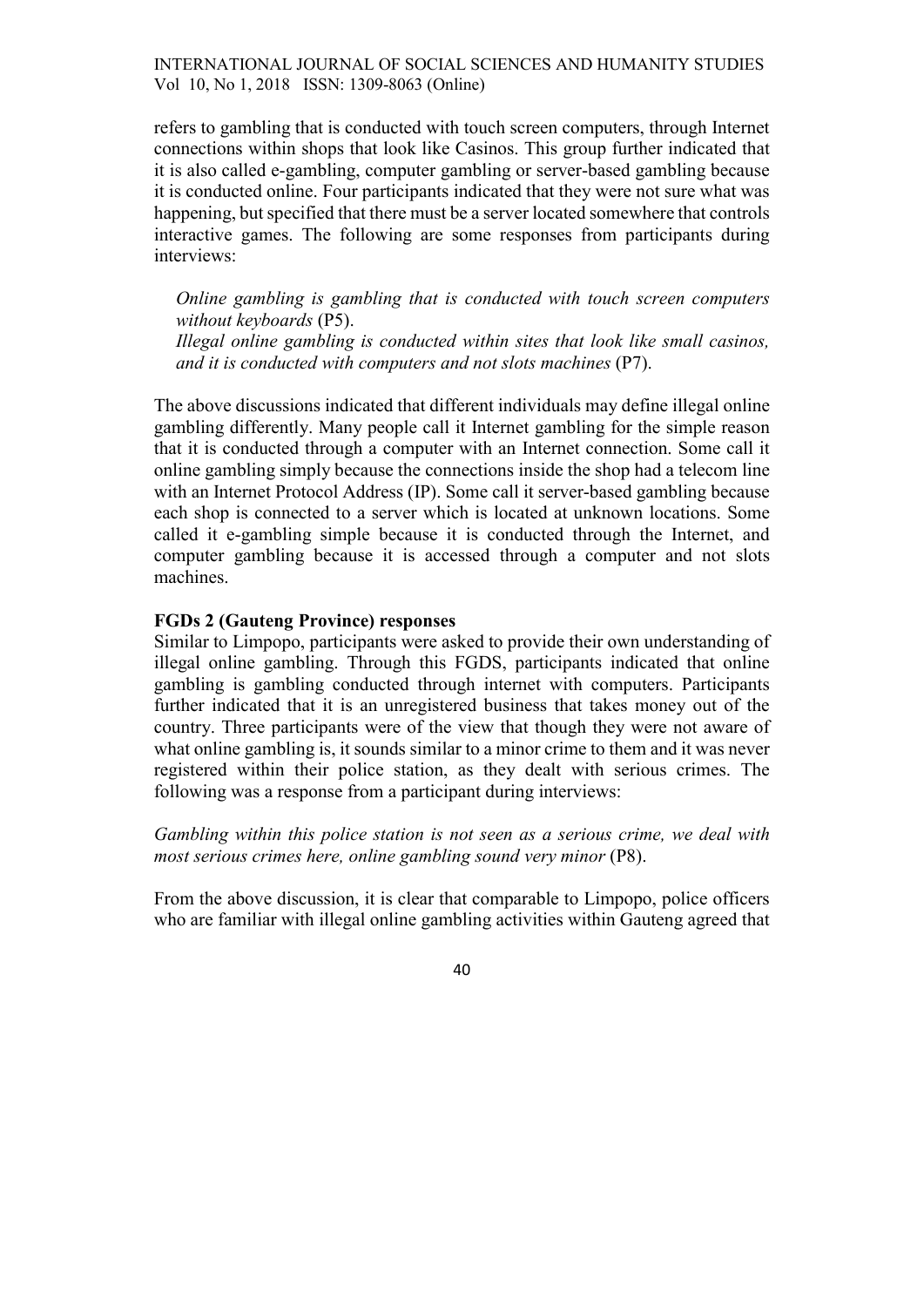it is gambling conducted through internet or that there must be an internet connection and a computer for the crime to be committed. Similarities with Limpopo are that there must be an internet connection and a computer for gambling to take place.

### FGDs 3 (North West Province) responses

Similar to findings observed at Limpopo and Gauteng FGDs, participants at North West were also asked to indicate their own understanding of illegal online gambling. Similarly to Limpopo and Gauteng, the majority of the participants indicated that online gambling is gambling conducted through the Internet using a computer, illegal connections or wireless connections. The following was a response from a participant during interviews:

Online gambling is gambling conducted through Internet connections, it may either be illegal or wireless connections (P5).

From the response above, comparable to Limpopo and Gauteng, participants in North West indicated similarities in that illegal online gambling is conducted through computers with Internet connection. The only difference brought forward by North West participants was that the connection may occasionally be through illegal connections or wireless connections.

### 5.2 Theme 2: Prevalence of illegal gambling in your province

#### FGDs 1 (Limpopo Province) responses

In this theme, participants were asked to indicate the prevalent status of illegal online gambling within their province. The majority of the participants indicated that illegal online gambling was prevalent within Limpopo, whereas some indicated that illegal online gambling was not a challenge. However, those that indicated that illegal online gambling was not prevalent agreed that such shops exist within their policing areas but they were not aware of what was happening inside those shops until they were informed by the first author. It has been observed by the authors that this crime was unknown within a number of police stations around Limpopo and therefore it was not comprehensively investigated. The following are some responses from participants during interviews:

There are three shops operating like casinos here in Lephalale, we all thought they were licensed (P8).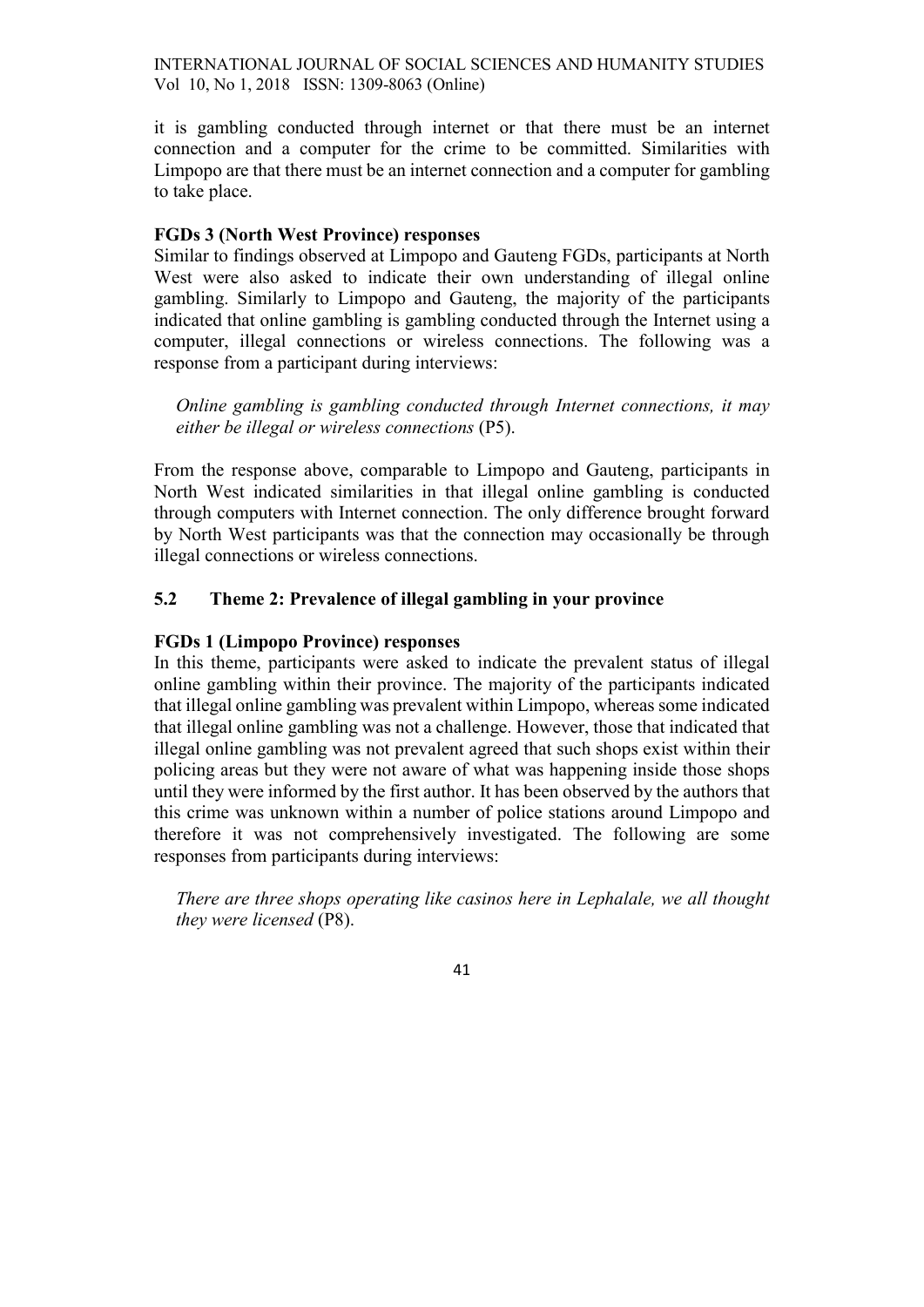Most towns and villages within Limpopo Province have one or two of these shops operating as casinos (P10).

From the above discussions, it was clear that in certain instances, police officers on patrol, crime prevention and investigation duties visited these shops during their tour of duties but failed to question the types of business activities conducted inside these shops. Police officers attended to complaints ranging from theft, common robbery, assault and complaints were illegal gambling operators failed to pay winning to punters. In certain circumstances, police officers were regular clients of these illegal gambling operators.

#### FGDs 2 (Gauteng Province) responses

Through this theme, participants were asked to present how widespread illegal online gambling is within their province. The majority of participants indicated that illegal online gambling was prevalent within their policing area. Through the SAPS Clusters that were visited, [participants counted up to thirty-three illegal online gambling shops that they are aware of. This group further indicated that two police stations within Ekurhuleni, which are Benoni and Kempton, have sixteen illegal online gambling shops that the police were aware of, which they thought were genuine Internet Cafés. The following was a response from a participant during interviews:

We were under the impression that these are ondinary Internet Café that helps people with photo copies and other internet activities (P6).

From the above discussion, it was clear that comparable to Limpopo, illegal online gambling was prevalent within Gauteng. Similar to Limpopo, SAPS members regularly attended to complaints reported from these illegal online gambling shops. Complaints attended by the police officers within these shops ranged from fighting among gamblers, theft of cell phones, dealing in illicit drugs, prostitution around and within the shops, extreme noise as some shops operate until 03:00 and 04:00 in the morning and refusal of payments by illegal operators when punters won huge amounts of cash.

#### FGDs 3 (North West Province) responses

There was a high level of agreement with Limpopo and Gauteng in that the majority of the participants indicated that illegal online gambling was prevalent within their policing areas, as there are more than eleven illegal online gambling shops within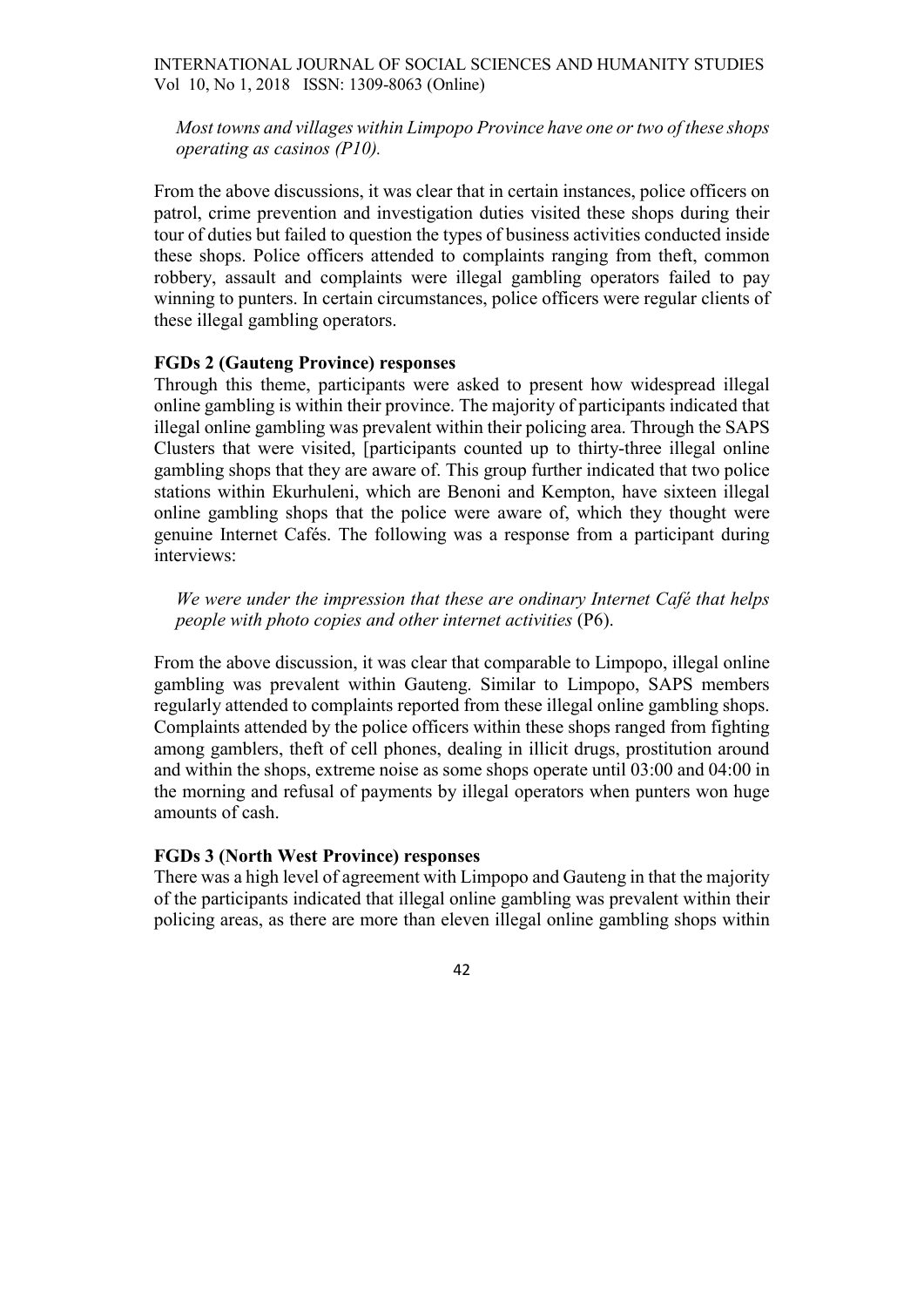their policing area. The remaining participants indicated that illegal online gambling was not so prevalent within their policing area, as there was only one shop and it closed down after the police had made regular follow-up enquiring about its activities. The following are some responses from participants during interviews:

These Internet Cafés shops are almost situated within several streets within Brits (P8).

There are more Internet Café shops around the mining areas of Rustenburg including Marikana (P3).

The above findings clearly indicated that similar to Limpopo and Gauteng, illegal online gambling activities were widespread around North West. There are more shops within the mining areas of Rustenburg and Brits, which the challenge of illegal online gambling was again similar with that experienced in Limpopo and Gauteng Provinces. These are areas that are more congested with people due to mining activities.

# 5.3 Theme 3: Reasons behind unsuccessful prosecution of illegal online gambling

### FGDs 1 (Limpopo Province) responses

This theme received mixed reactions from participants. Some of the participants were of the view that both the police and prosecutors lack enough knowledge to investigate and prosecute illegal online gambling as a crime. Eight participants indicated that it is due to the North Gauteng High Court order that requires that exhibits be returned to the owner as they were confiscated with a defective Search and Seizure Warrant, and this makes it difficult for the prosecution team to prove the crime committed. On the other hand, some indicated that the police and inspectors from the Gambling Board are not able to collect relevant, digital and prosecutable evidence properly during their investigation. The following are some responses from participants during interviews:

Relevant digital evidence, which would be prosecutable by prosecutors, is not collected during investigation to assist the magistrate to understand the seriousness of the crime (P9).

Once exhibits are returned to the owner through the North Gauteng High Court order, it remains difficult to proof the commission of crime before the magistrate (P7).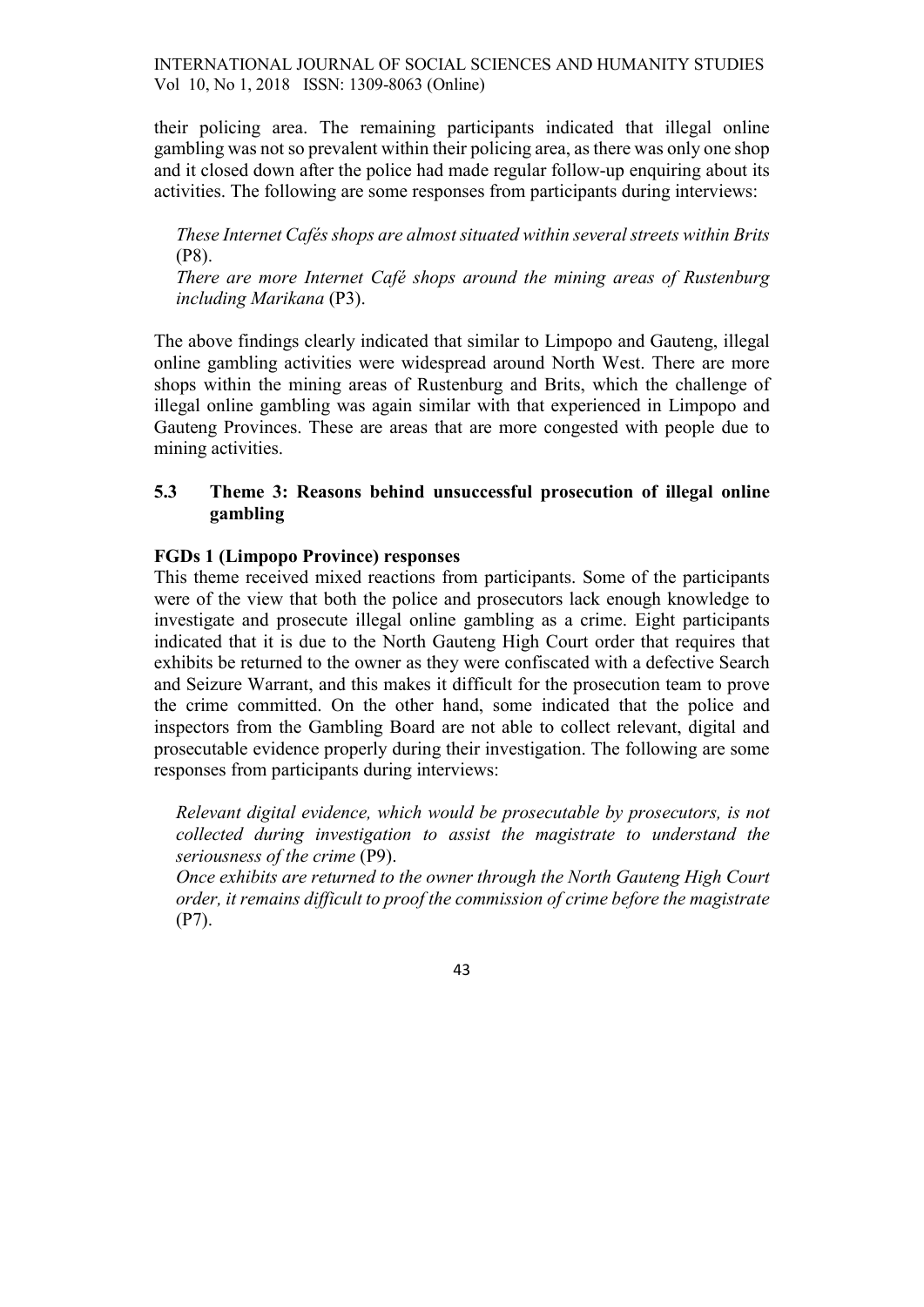The modus operandi of illegal online gambling operators and their defence attorneys is to attentively continue to challenge the legality of the Search and Seizure Warrant executed during the raid, at the North Gauteng High Court. The defence attorneys put into practice the process by creating a civil case from a criminal case. This process will then force the criminal process to wait for the outcome of the civil matter, as this can only be done within a higher court (North Gauteng High Court). The order given by the North Gauteng High Court will ultimately determine whether the magistrate court can continue with prosecution of the case. If the High Court order indicates that exhibits be returned to the owner due to a defective Search and Seizure Warrant, the prosecution process within a district court will definitely be stopped as it will be regarded as malicious prosecution.

Illegal online gambling operators are foreign nationals who came to South Africa to loot money illegally and to corrupt government officials including SAPS and Gambling Board Inspectors (P8).

From the above findings, it was clear that illegal gambling operators were targeting mining areas, due to their influx in population. This has been identified within towns like Phalaborwa, Burgersfort, Thabazimbi and Lephalale, which each town having three to four illegal online gambling shops. This response advocated the fact that illegal online gambling operators operate with a sole purpose of accumulating money, irrespective of the restrictions and laws in South Africa. Secondly, participants raised a serious and hazardous point in that illegal gambling operators are foreign nationals who undermined the laws of South Africa. The seriousness of this response was that they were correct; many illegal gambling operators are foreign nationals from countries like Russia, Bulgaria, Malta, Finland and Greece.

### FGDs 2 (Gauteng Province) responses

The participants indicated that even though illegal online gambling cases were never reported within their police stations, they alleged that unsuccessful prosecution emanated from lack of knowledge and skills towards illegal online gambling as a crime. This group further indicated that for successful prosecution in any crime, prosecutors need more evidence to prove the offender guilty. Seven participants considered that there was a great gap between SAPS and NPA in terms of understanding cybercrime in general. This group further identified the lack of resources towards the investigation and prosecution of cybercrime. Investigators require resources that will be able to extract digital evidence from these computers,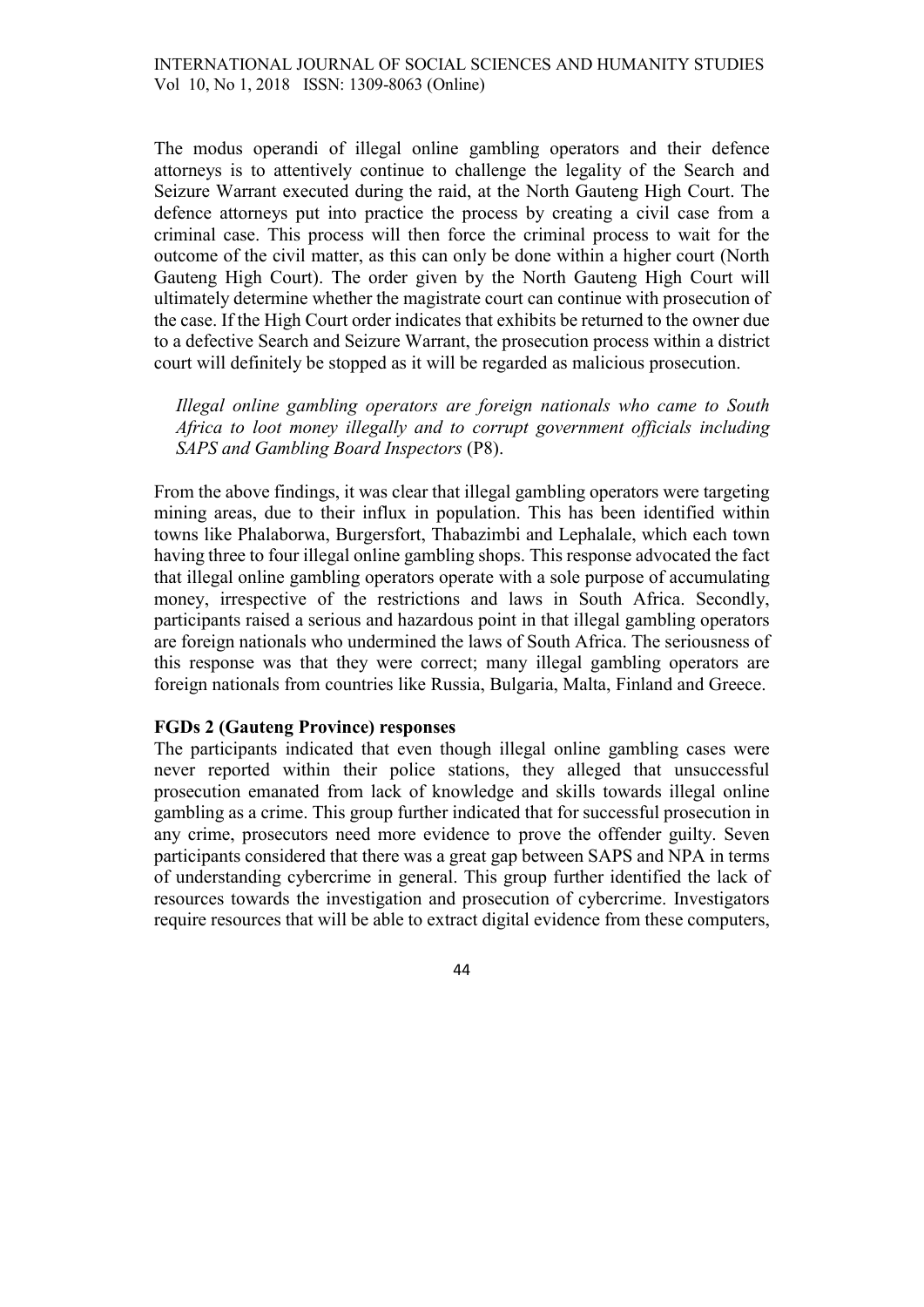switched off or not. From the above findings it was clear that for successful prosecution, the police need to provide prosecutors with dockets that are ready for trial. 'Ready for trial' means that the docket must contain all relevant evidence, the crime committed should be clearly defined, relevant witnesses must have been subpoenaed to appear in court and the investigating officer must also be ready to testify. Similar to Limpopo, the defence attorneys in Gauteng would disturb this process by lodging an urgent application at the South Gauteng High Court challenging the validity of the Search and Seizure Warrant. Through this process, the defence attorneys put into practice the process of bringing a civil matter ahead of the criminal matter, force the criminal process to wait for the outcome of the civil matter, as this can only be done within a higher court (South Gauteng High Court). The order given by the South Gauteng High Court will ultimately determine to whether the district court can continue in prosecuting the case or not.

#### FGDs 3 (North West Province) responses

From this theme, it emerged that the participants indicated that dockets that were submitted to courts by SAPS members were not properly investigated and compiled. This group further mentioned that elements of the committed crime were not clearly explained in the statements from the complainant to strengthen their cases. Digital evidence including all forms of evidence were not properly collected and submitted to the prosecuting authorities to strengthen the case. These allowed the North Gauteng High Court to have negative influences which affect the outcome of the prosecution. The following are some responses from participants during interviews:

All elements of the committed crime must be included in the statement for the purpose of proving the crime (P7). The North Gauteng High Court orders have an influential effect on the prosecution outcomes (P2).

From the above findings, it was clear that dockets that were submitted to courts by SAPS members were not properly compiled and investigated, including the Prosecutor's Charge sheet. Similar to Limpopo and Gauteng, cases in North Westare first referred to the North Gauteng High Court as civil matters in challenge of the Search and Seizure Warrant by the defence attorneys.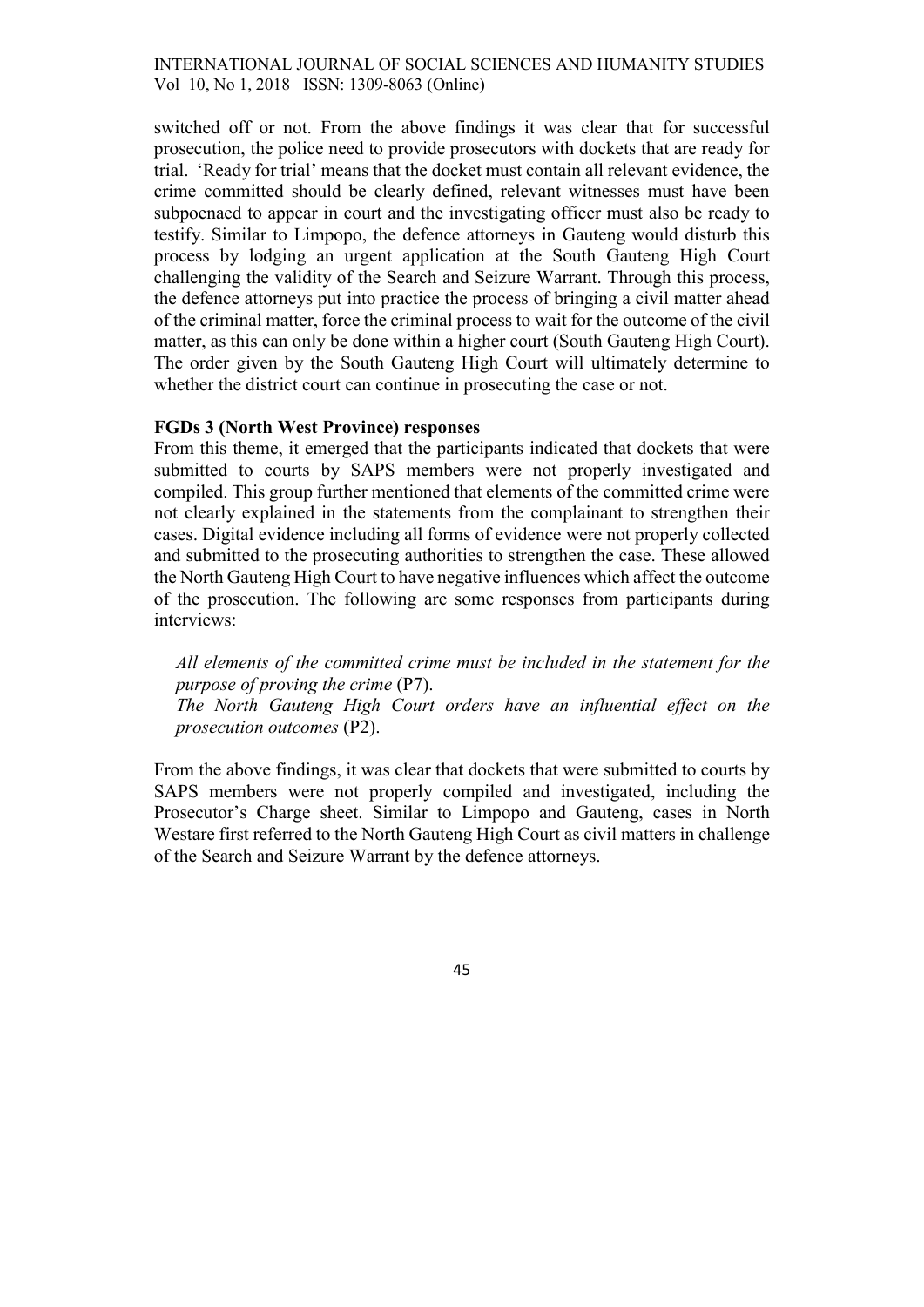# 7. CONCLUSION AND RECOMMENDATIONS

The findings indicated that the general understanding and the meaning of illegal online gambling, computer gambling or server-based gambling was similar from participants within the three provinces of Gauteng, Limpopo and North West. Participants from the three identified provinces indicated that generally, it is a form of gambling conducted with computers through an Internet connection. The participants were of the view that illegal online was not inherently labour intensive and thus the government remains sceptical that legalising online gambling will produce significant jobs compared to other regulated activities like casinos. The general similarities that connect participants from the three provinces were their understanding of illegal online gambling as, firstly a form of gambling, secondly, that it is conducted through computers and thirdly that there must be internet connections or wireless connections that allows the linkage between the shop and the server. From the three provinces, majority from the FGDs concurred that illegal online gambling operators are offering illegal online gambling to the public under the disguise of Internet Cafés.

In general, some of participants across the three provinces, who have never visited these shops within the three provinces, clearly indicated that they did not understand activities conducted by these shops. Other general similarities within the three provinces were that the right of admission into these shops are controlled by either a security guard or two security gates. Going forward, it is therefore, recommended that the establishment of a national consumer protection framework (national framework). The aim is to empower individual gamblers to ensure that problem gambling is minimised. The SAPS does not have adequate capacity to respond to every new emerging crime like for example, illegal online gambling. It is therefore, important to improve the inspectorate capacity to ensure better collection of evidence to present to prosecutors. No measure will completely eliminate the illegal online gambling, but the collaboration of relevant stakeholders towards disruption and reduction measures will make a significant difference, as has been demonstrated by other nations.

### BIBLIOGRAPHY

Attride-Stirling, J. (2001), "Thematic networks: An analytic tool for qualitative research", Qualitative Research, No. 1, pp.385-405.

Anderson, G. (1990), Fundamentals of educational research. London: The Falmer Press.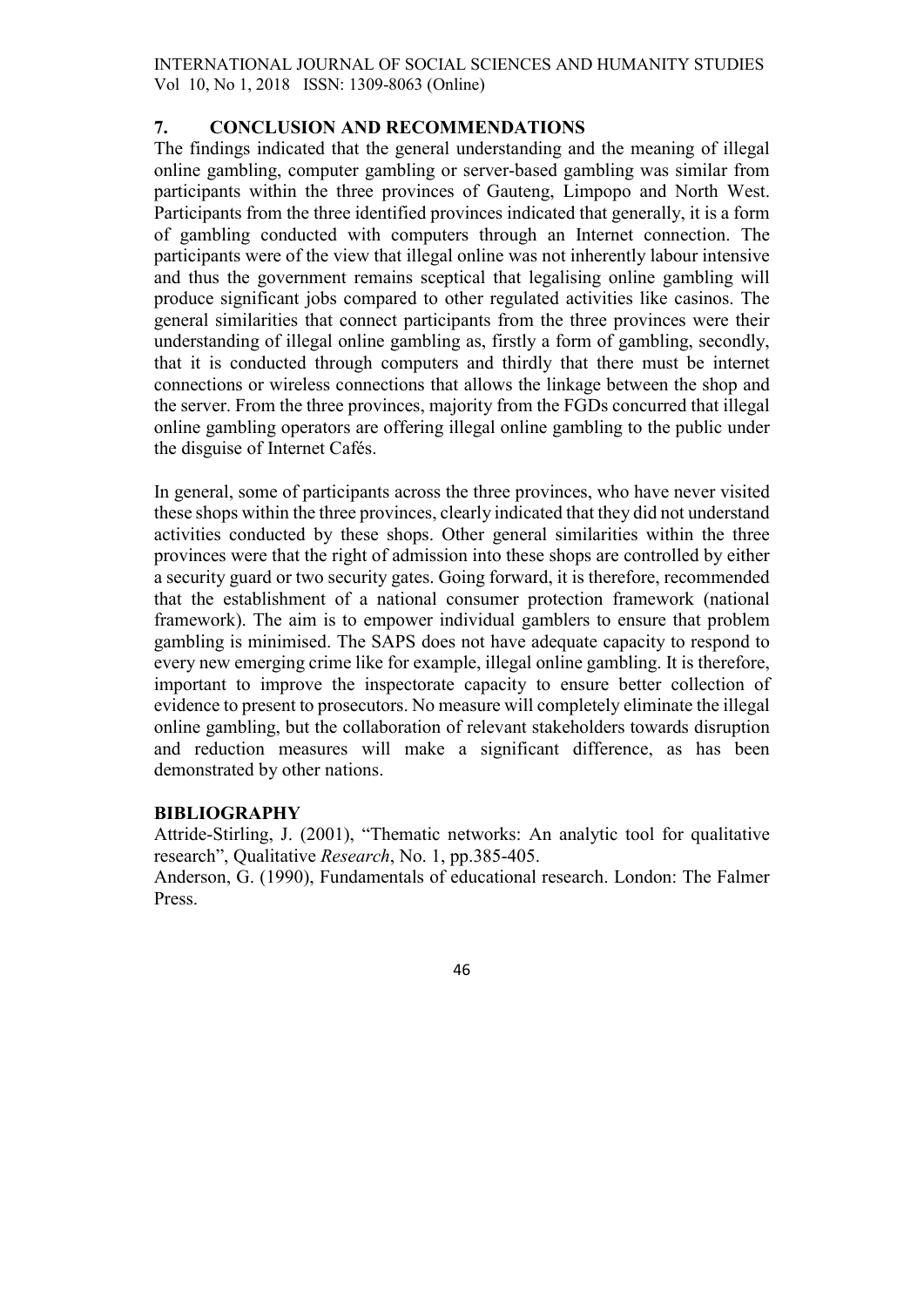Braun, V., & Clarke, V. (2013), Successful qualitative research: A practical guide for beginners. London: Sage.

Braun, V., Clarke, V., & Rance, N. (2014), How to use thematic analysis with interview data (process research). In A. Vossler & N. Moller (Eds.), The counselling & psychotherapy research handbook. London: Sage.

Braun, V., Clarke, V., & Terry, G. (2014), Thematic analysis. In Rohleder, P. & A. Lyons (Eds.), Qualitative research in clinical and health psychology. Basingstoke: Palgrave MacMillan.

Cohen, L. & Manion, L. (2007), Research methods in education. 6<sup>th</sup>ed. London: Routledge.

Cohen, L., Manion, L., & Morrison, K. (2007), Research methods in education. 6th ed. London, UK: Routledge.

Cohen, L., Manion, L., & Morrison, K. (2011), Research methods in education. 7th ed. Abingdon, Oxon, NY: Routledge.

Creswell, J.W. (1998), Qualitative Inquiry and Research Design: Choosing Among Five Traditions.Thousand Oaks: Sage Publications.

Denscombe, M. (2007), The Good Research Guide: for small scale social research projects. 3rded. Maidenhead: Open University Press.

De Vos, A.S. (2002), Research grass roots. 2nd ed. Pretoria: Van Schaik.

Fink, A. (1995), How to ask survey questions, Sage Publications: Thousand Oaks. Hagan, F.E. (1997), Research Methods in Criminal Justice and Criminology.4th ed.

Boston: Ally & Bacon.

Haugen, D.M. & Musser, S. (2007), Gambling addictions hurts everyone. Better world books Indiana: United States.

Krueger, R. A., & Casey, M. A. (2009), Focus groups: A practical guide for applied research. 4<sup>th</sup>ed. Thousand Oaks, CA: Sage Publications.

Krueger, R.A, & Casey, M.A. (2000), Focus Groups: A Practical Guide for Applied Research. 3rd ed. Thousand Oaks, CA: Sage.

Milton, S. (2001), Stop gambling: A self-help manual for giving up gambling. Pan Macmillan: Australia.

National Gambling Board. (2016), Socio-Economic Impact of Illegal and Online Gambling in South Africa,

http://www.ngb.org.za/SiteResources/documents/2016/Final%20Summary%20ille gal%20gambling%20research%20report%20(28%20Sep%2016).pdf, [Accessed 12.07.2017].

Punch, K.F. (2005), Introduction to social research, quantitative and Qualitative approaches. London: Sage Publications.